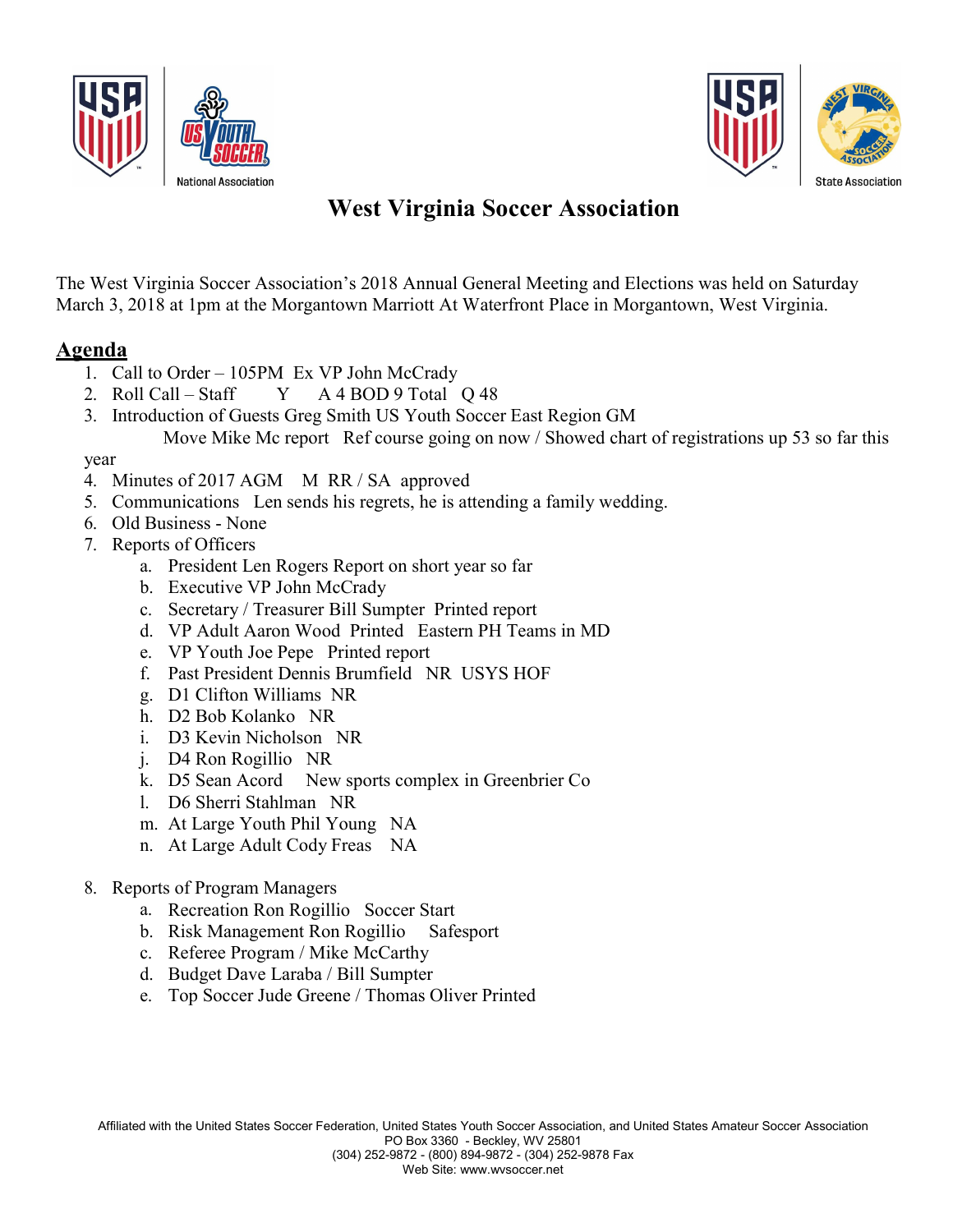



### West Virginia Soccer Association

#### 9. Staff Reports

- a. Executive Director Dave Laraba Printed
- b. Director of Coaching Bob Gray (New USSF Coaching Pathway)
- c. Director of Coaching Education Thomas Oliver Printed
- d. Director of Member Services Jude Greene NR
- e. Director Administrative Services Kristi Acord NR
- f. Director of Soccer Operations & Branding Marcus Cole Report read
- g. ODP Administrator Amanda Wyatt Printed
- h. ODP Girls DOC Kevin Holquin NR
- i. ODP Boys DOC Mark Conley NR
- j. Director of Competitions Beth Noss Reviewed report
- k. Competitions Manager Forest Laraba Printed report

### Imation

#### 10. New Business

- a. Elections of Officers
	- 1 President
	- LenRogers
	- Aaclimation
	- 2 VP Youth Joe Pepe Acclimation
	- 3 D2 Bob K Acclimatiom
	- 4 D4 Chris Kessell Acclimation
	- 5 D6 Sherry Sthalman Acclimation
	- 7 At large Adult Cody Frease Acclimation
- b. Approval of BOD Actions None
- c. Amendments to The WVSA Constitution None
- d. By Law Amendments None
- e. Policy and Procedure Changes
	- 1. Youth Player \$3 Fee Increase for 2018 2019 Proposed youth fee increase from \$12 to \$15 RC WVFC / RR Approved
	- 2. Revisions to Chapter 3 WVSA Admin Rule book TC / KN Approved
		- 3.10 youth player release and transfers
- f. Other Business Chris Kessel Report on his activities and USSF AGM,
- 11. Good of the Game

Adjournment

226PM